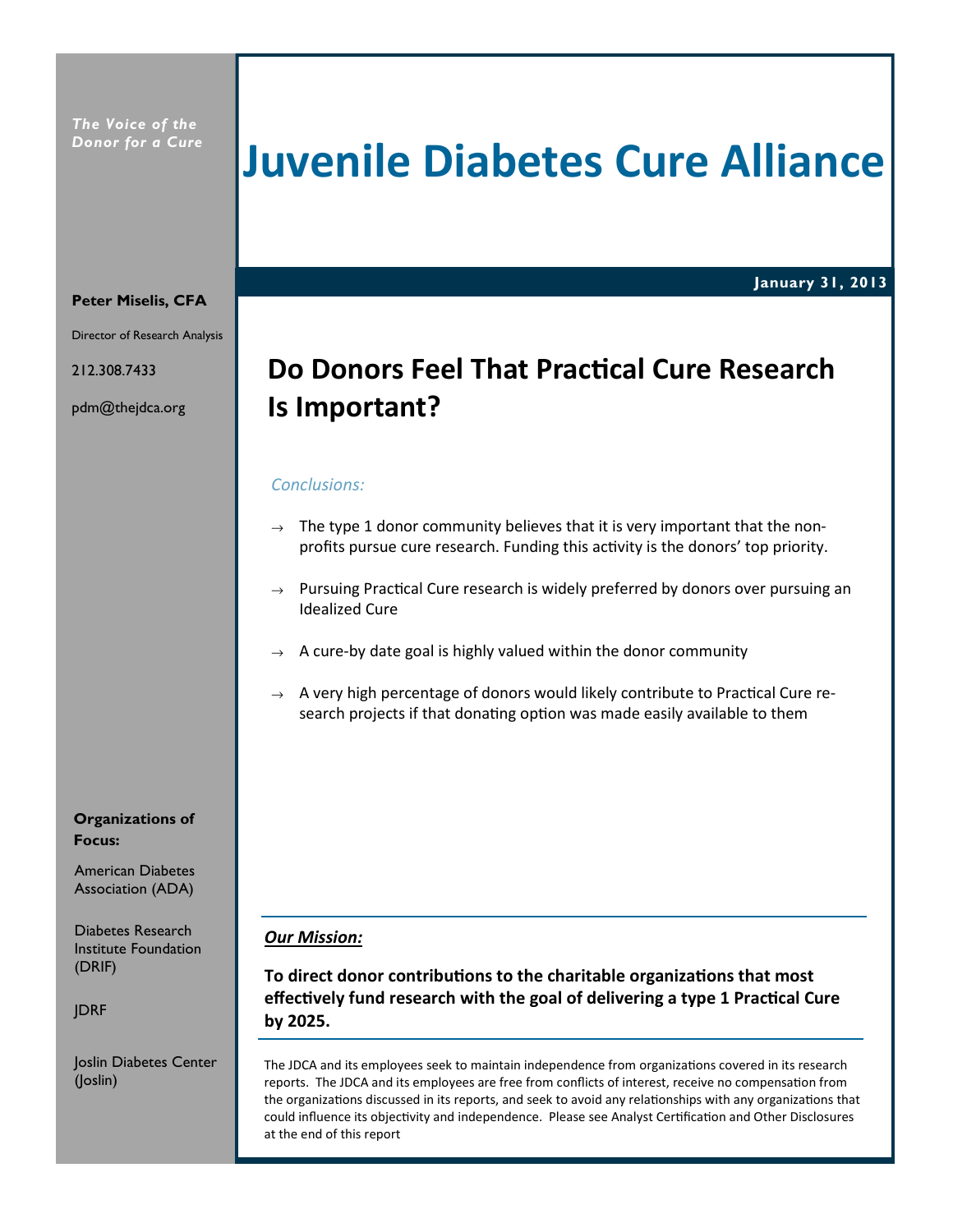#### Do Donors Feel That Practical Cure Research is Important?

This report will examine the type 1 community's views regarding the value of Practical Cure research. We base our analysis on data collected from a recent JDCA survey on donors' funding priorities.

The JDCA contracted a third-party company to conduct a survey of 240 adults who either have type 1 themselves or have a family member or close friend with type 1. Respondents were geographically dispersed across the United States and concentrated between the age range of 22-65. Of the total respondents, 57% are active donors who have donated or raised money for type 1 within the past twelve months and/or plan to do so in the next twelve months. The remaining 43% of respondents are potential donors who have not donated or raised money in the past twelve months and have no plans to do so in the next year.

The survey data demonstrates that individuals affected by type 1 highly value cure research, and more specifically **Practical Cure research**. Additionally, it seems very likely that the donor community would financially support this type of cure research if the option was made easily available to them.

In the following sections we examine 1) general findings regarding the value that donors place on cure research, 2) donors' attitudes regarding a Practical Cure, and 3) their willingness to fund this type of research.

#### General Findings

The survey data indicates that nearly all active donors consider cure research to be either extremely important or very important, as depicted in Exhibit A:





Source: JDCA Research

This finding seems intuitive since those affected by type 1 would delight in the elimination of the disease. However, a follow-up question yielded exceptional insight into the significance that donors ascribe to cure research relative to other types of research. Active donors were asked to force-rank seven research areas in order from most important to least. Exhibit B illustrates that a very significant 8 out of 10 donors chose cure research as the number one area that they want funded.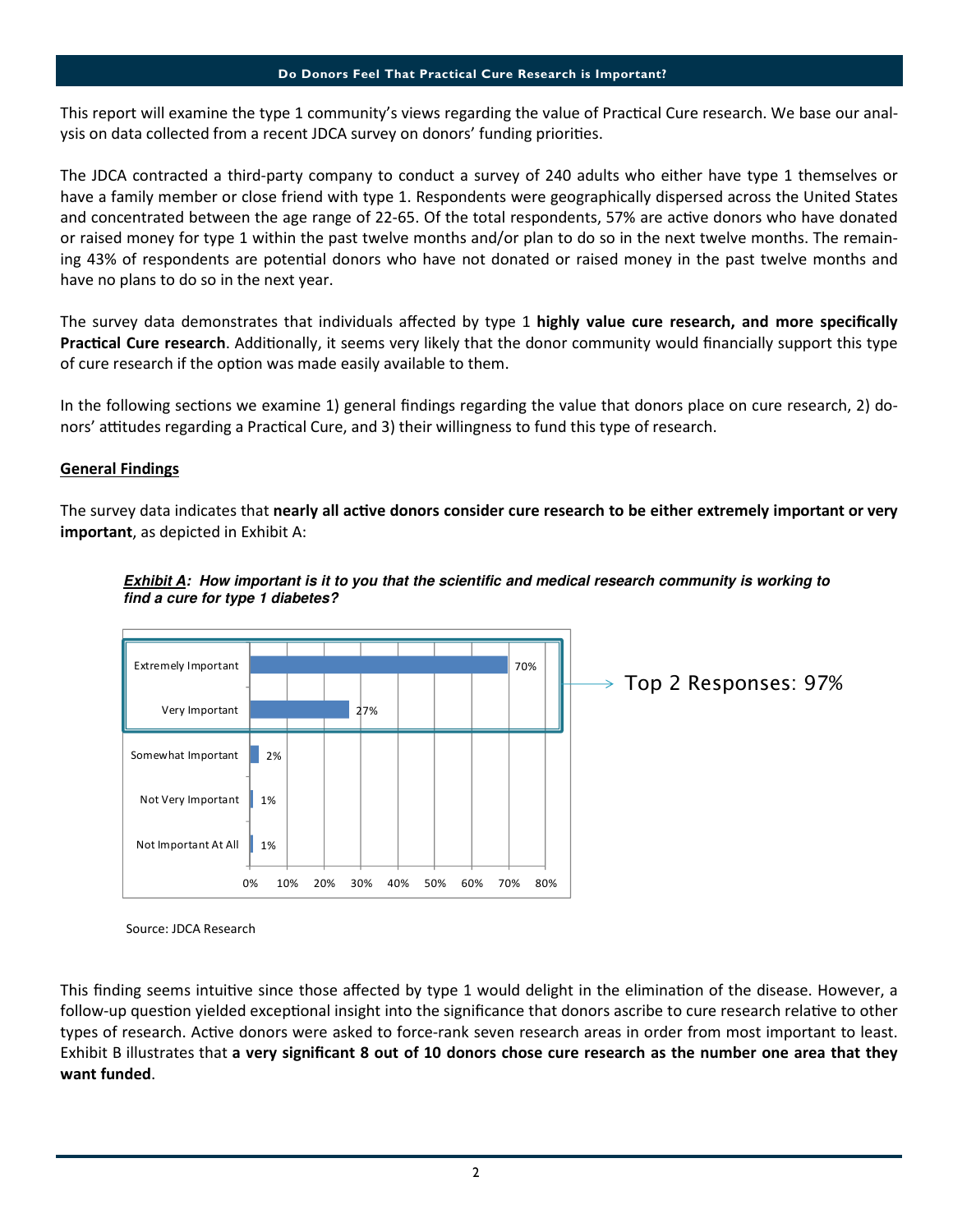#### **Exhibit B: Please rank the following areas of type 1 diabetes research from 1: Most Important to 7: Least Important**



**Percent of respondents who selected "Most Important"**

Source: JDCA Research

This data affirms that donors regard cure research as the top funding priority in diabetes research. The cure percentage overwhelms the other categories and is more than ten times the next most popular response.

In addition to the importance of cure research, active donors were also asked whether they view a time goal as relevant to the development of a type 1 cure. Nearly two thirds of active donors feel that a time goal is a valuable component of cure research, as can be seen in Exhibit C. Yet none of the major diabetes non-profits have implemented a time related objective for developing a cure.



#### **Exhibit C: There is currently no timeline or target completion date for a cure. Do you feel that it would be valuable to introduce a target completion date as a goal?**

The finding that a large majority of donors would support the introduction of a timeline for cure development is consistent with the fact that all survey respondents are currently impacted by type 1. The bottom line is that applying focus and urgency to attain the cure goal in this lifetime is highly valued by donors.

Source: JDCA Research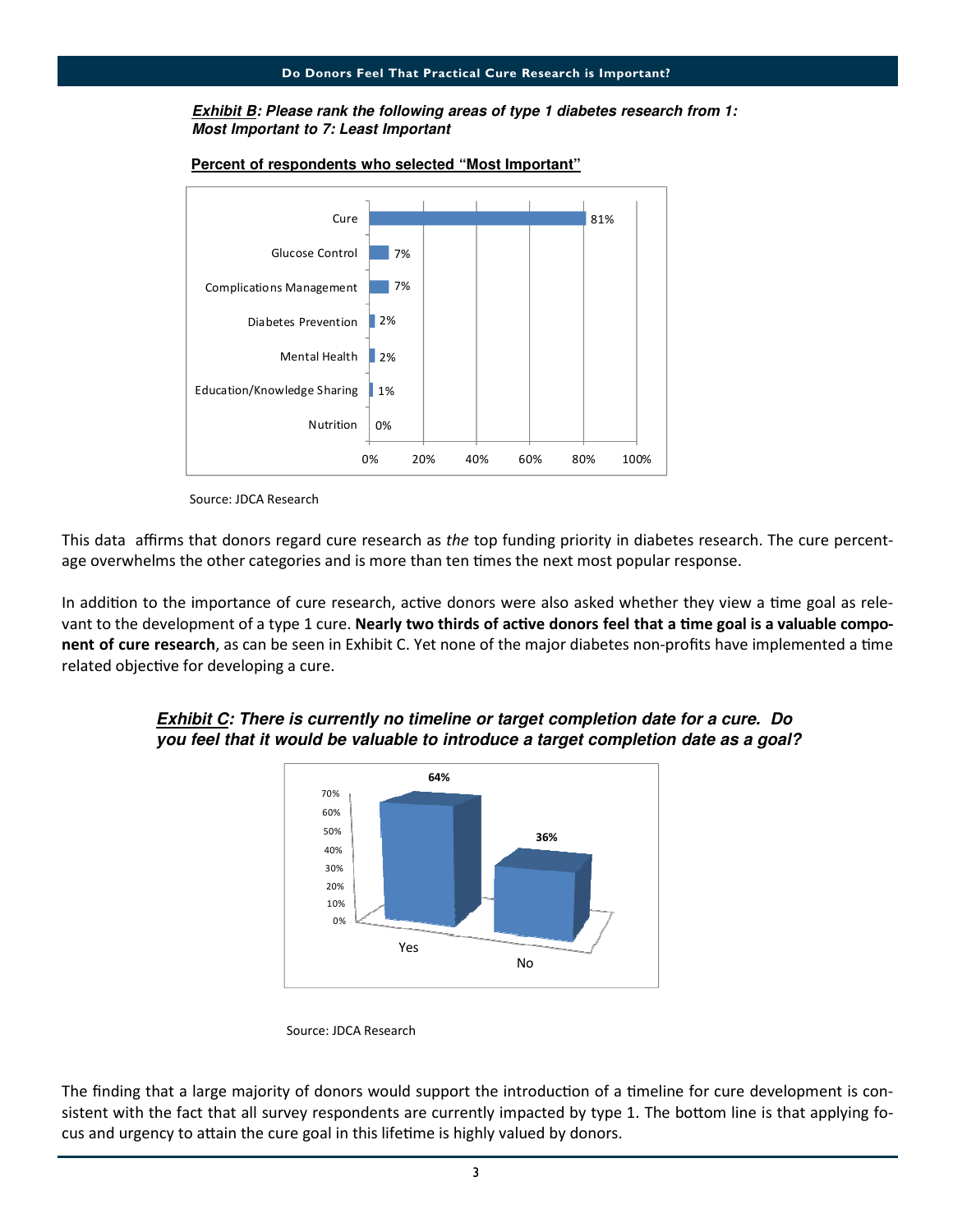#### Do Donors Feel That Practical Cure Research is Important?

#### The Value of a Practical Cure

A targeted completion date is one of the primary features that distinguishes a Practical Cure for type 1 from an Idealized Cure. A Practical Cure seeks a specific set of outcomes that would provide patients with a cure-like lifestyle by 2025, although it does not return the patient to a state as if he or she did not have the disease. (Please refer to Appendix A on page 8 for a complete description of a Practical Cure.) In contrast, an Idealized Cure would render a diabetic completely free of the disease, which would be an attractive alternative if time were not a consideration. An Idealized Cure will likely require substantially more time to develop than a Practical Cure, and based upon our research is extremely unlikely to be developed in time to benefit individuals who are now living with type 1.

A key finding from survey questions, which we are about to present regarding the value of a Practical Cure, is that around 9 out of 10 survey respondents consistently indicated a strong preference for Practical Cure work and enthusiastic conviction in its worth.

When asked which type of research they prefer, almost 90% of total respondents prefer the pursuit of a Practical Cure over an Idealized Cure. This data can be seen in Exhibit D below. What this chart shows is that people prefer a Practical Cure in the near future over a perfect cure many generations from now.



**Exhibit D: Please choose the outcome that you would prefer (choose one):**

**"Idealized Cure":** A solution that entirely eliminates the disease and may take 75 years or more to achieve

"**Practical Cure":** A solution that allows a type 1 diabetic to live a like-normal lifestyle free from daily insulin, daily glucose monitoring, and diet restrictions and may be achieved in the next 25 years.

Source: JDCA Research

A Practical Cure would relieve type 1 diabetics of the daily routines and psychological burdens of managing the disease. Consistent with these outcomes, nine out of ten respondents also believe that a Practical Cure would markedly improve the quality of life for type 1 diabetics. Exhibit E depicts this attitude.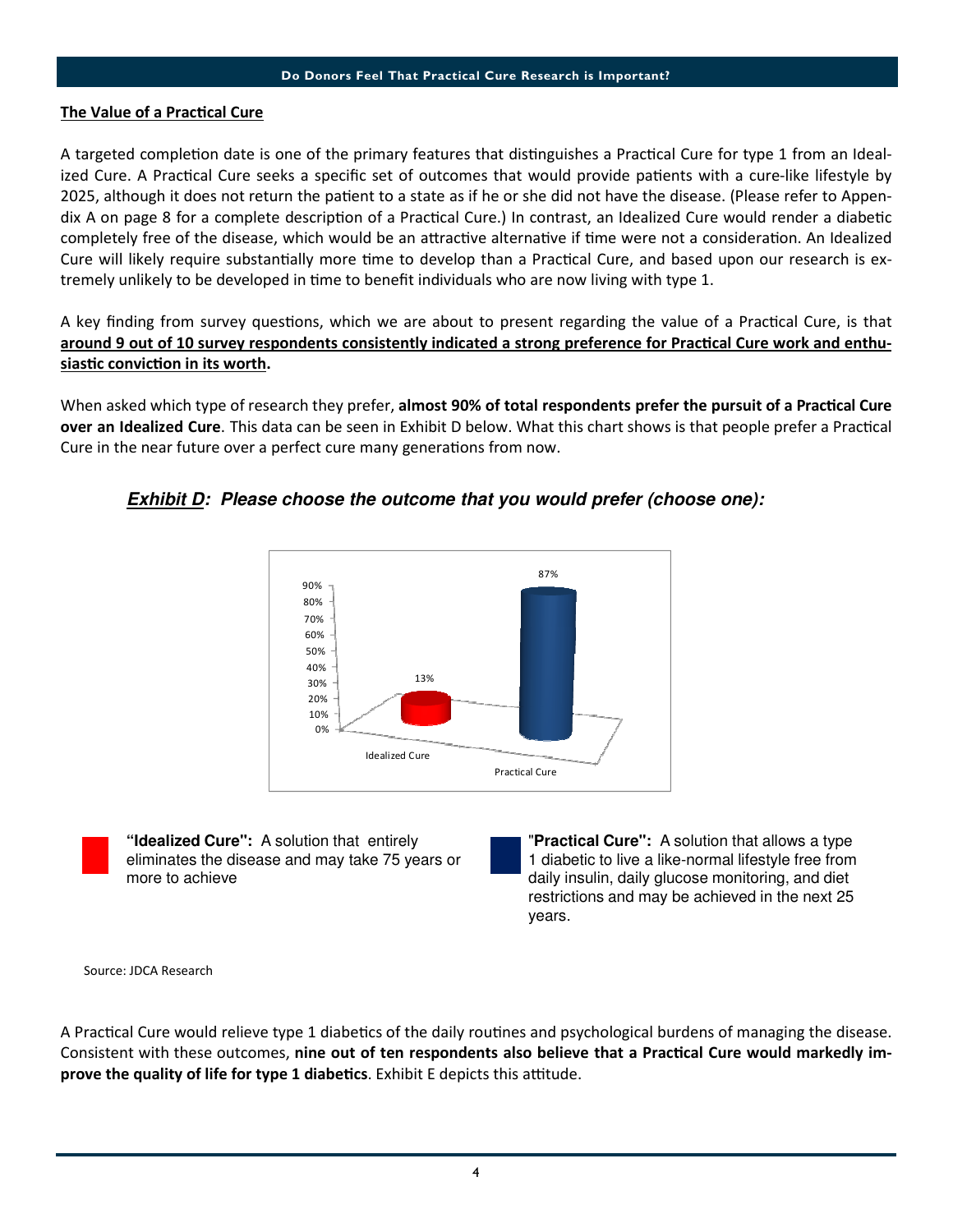### **Exhibit E: How much do you think a Practical Cure would improve the quality of life for people currently living with type 1 diabetes?**



Source: JDCA Research

Continuing the trend of favorable views toward a Practical Cure, a compelling eighty-five percent of donors consider a Practical Cure to be either "Very valuable" or "Extremely valuable," as depicted in Exhibit F. Exhibits E and F also show that only a very small percentage of people feel that there is little value associated with a Practical Cure.





Source: JDCA Research

This portion of the survey clearly demonstrates that the donor community highly prizes Practical Cure research. In the next section we examine how this attitude translates into donors' willingness to fund this activity.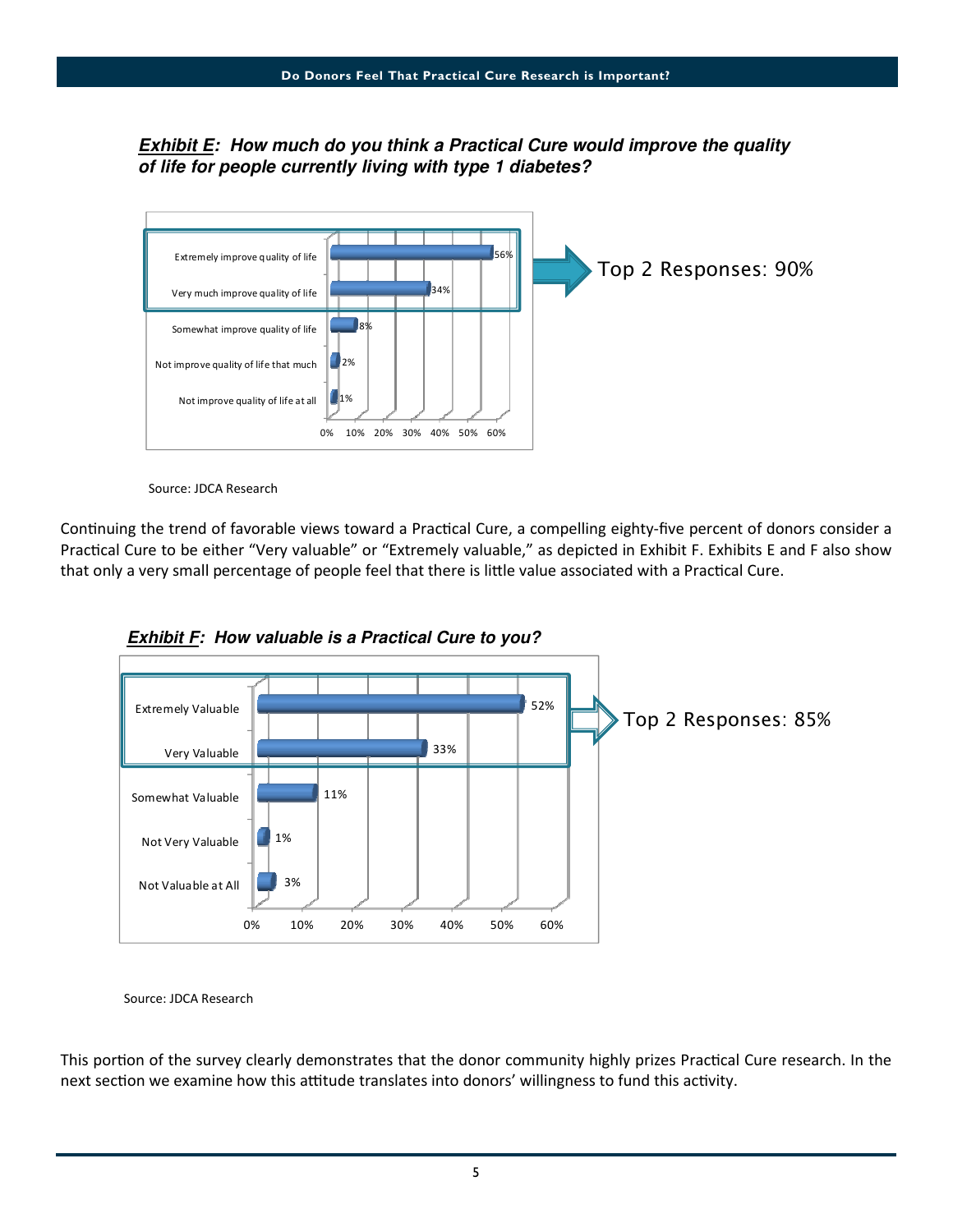#### **Practical Cure Funding**

What our survey results indicate is that Practical Cure research is a compelling reason to donate that appeals to active donors as well as those who do not give or have stopped giving.

Exhibit G shows donors' willingness to give for a Practical Cure. For purposes of analyzing financial support for this type of research, the total pool of survey respondents are divided into two groups: active donors and potential donors. Recall that active donors have donated or raised money in the past twelve months and/or plan to do so in the next twelve. Potential donors are those who have not donated or raised money in the past twelve months and have no plans to do so in the next year. The chart depicts the likelihood that both active and potential donors would contribute to Practical Cure work.



**Exhibit G: How likely would you be to donate to Practical Cure research projects if that option was made easily available to you?**

Source: JDCA Research

#### For active donors, 82% would either "Probably" or "Definitely" donate for a Practical Cure. This jumps to 99%, or virtually everyone, when including those in the "Maybe" category.

In the potential donor cohort that do not currently give, 3 out of 10 would "Probably" or "Definitely" donate to Practical Cure projects if that giving option was made easy. A significant 83% fall into the categories of "Maybe" or stronger. The fact that one third of potential donors express interest in giving to a Practical Cure is notable for the non-profits because this group of donors represents an untapped constituency that could substantially increase Practical Cure funding in the future.

The high percentage of active donors willing to fund Practical Cure research and the meaningful portion of potential non-donor converts is instructive. Donors value and are willing to contribute to outcome based cure research that has a reasonable timeframe associated with completion of the work.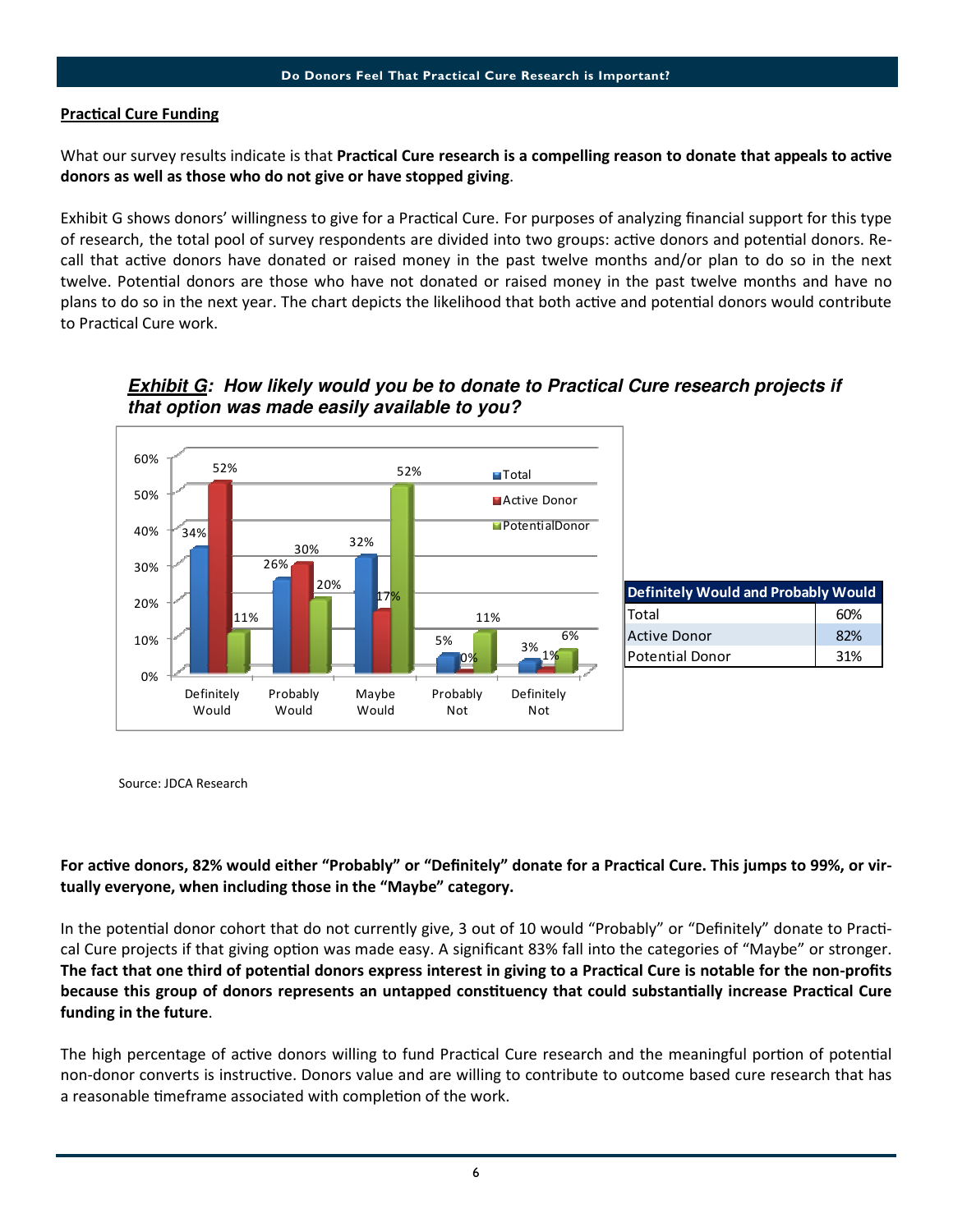#### Summary and Conclusion

When comparing the pursuit of a Practical Cure versus an Idealized Cure, the donor community overwhelmingly (9 out of 10 people) selected Practical Cure as the preferred research approach. Moreover, it is clear that donors highly prize the targeted outcomes of a Practical Cure and believe that it would result in a significant improvement in the quality of life for type 1 diabetics.

Importantly, the donor community has a willingness to fund Practical Cure research. Over 80% of active donors surveyed indicated that they would likely fund this type of research if the option was made easily available to them. In addition, a meaningful portion of potential donors who are not currently giving also indicated a willingness to fund these projects. This finding suggests that pursuit of a Practical Cure research initiative by the non-profits may actually expand the total pool of type 1 givers.

The donor community's enthusiasm, however, does not correspond with the extremely small amount of donor funds that the major type 1 non-profits, in the aggregate, have directed to Practical Cure research. Only three cents out of every type 1 cure research dollar is allocated to Practical Cure research.<sup>1</sup> If the major non-profits prioritized funding for a Practical Cure research initiative it would serve the dual purpose of better aligning the use of donor contributions with donor intentions, and very likely generate greater philanthropic support.